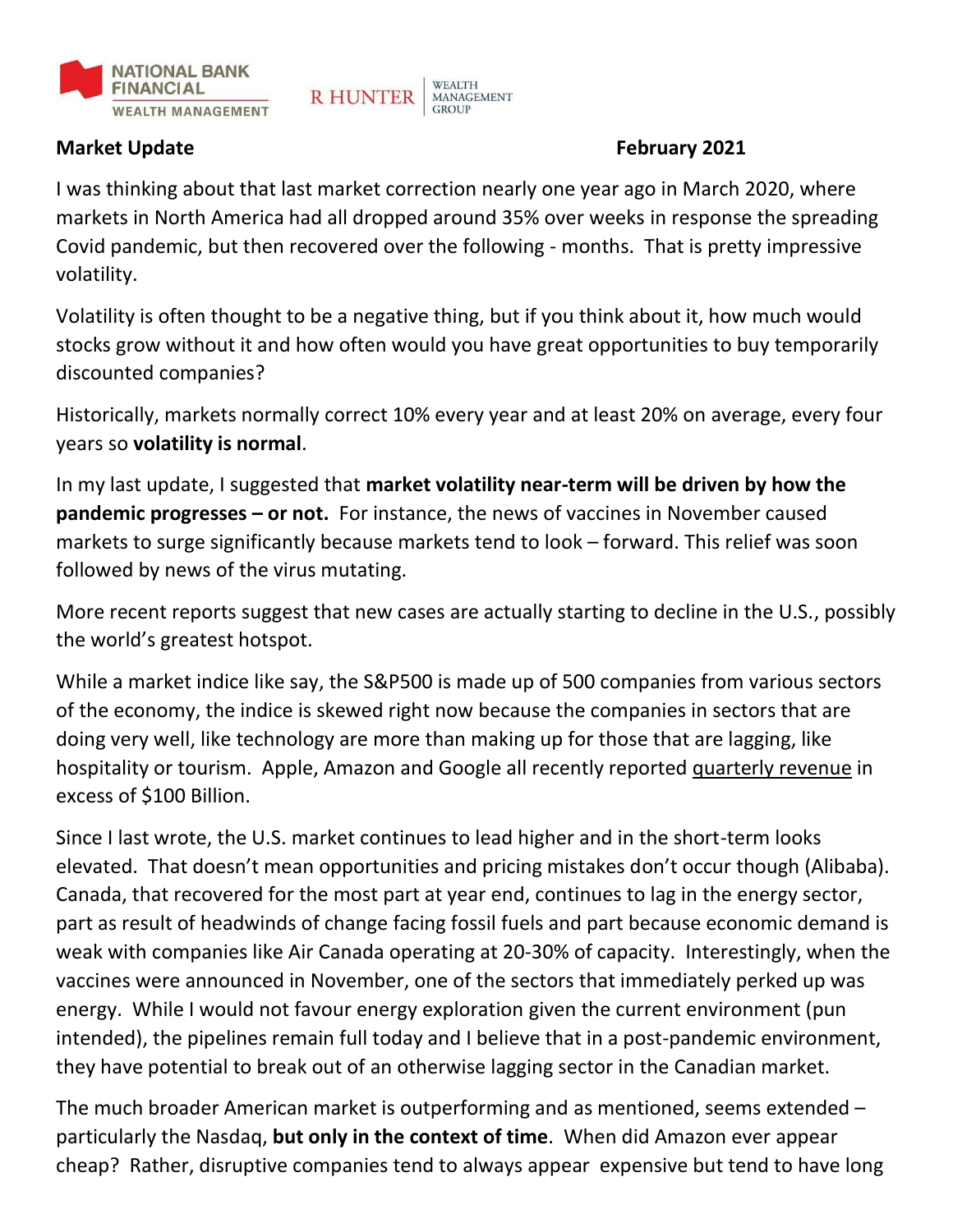runways for growth. That said, we are selectively trimming profits relative to portfolio weightings and in writing calls, a little closer to the purchase price for more premium received – and likewise, downside protection.

# **My emphasis is to try to own good companies – not trying to time markets.**

Here is some historical data. The market historically performs best between November and April and tends to be weakest between May and October - not always, but most often. Likewise September and October tend to be the worst months of the year – not always but most often.

I like to have a bit of cash anytime, but toward fall, sometimes a little more. Beyond that, there is nothing to time. I believe volatility this year will be driven by the war on Covid.

## **So, what might be the winning sector or 2021?**

I have been working at home for a year, next month. I miss my sons who are in spread out across Canada. I miss engaging with you – in person. I am feeling a little stir crazy being stuck in my home. I have spoken to many who seem to echo my sentiment.

I noticed recently that Easy Jet, that discount airline based in the U.K has recently seen summer bookings up 250%!!! I think the pent up demand for travel is only going to grow, the longer this goes on, be it to visit family, clients or just a holiday – anywhere but at home (AirBNB).

Someone sent me this image of potential new books from a travel publisher which made me smile as it kind of summed up the current situation…